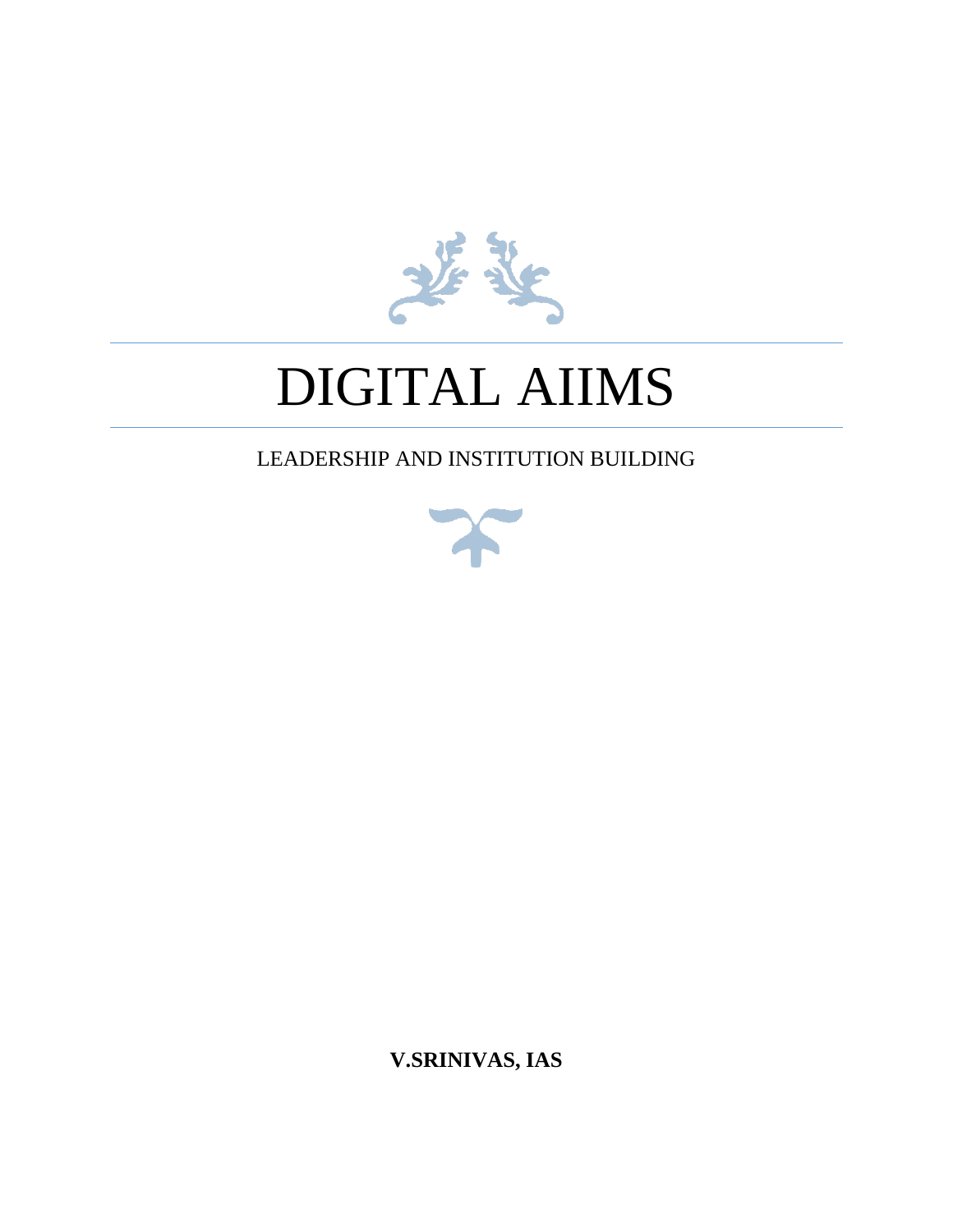## **DIGITAL AIIMS**



## **Abstract**

The Digital AIIMS project is remarkable for simplification of a complicated hospital governance model of AIIMS. It was feasible because of the synergy generated between AIIMS, Ministry of Health and Family Welfare, Department of Electronics and Information Technology, the National Informatics Center and the Tata Consultancy Services. The Digital AIIMS has benefitted 55 lac patients in the period July 2015 to April 2017. The Digital AIIMS has the largest footprint of Digital India projects, has received a number of leadership excellence awards and has been cited by the Department of Administrative Reforms amongst India's most innovative projects for the period 2015-17. The Ministry of Health and Family Welfare has taken up the Digital AIIMS project for pan India replication, in all Central Government Hospitals. Several State Governments have come forward to take up the project for replication in their State Medical Colleges and District Hospitals. The project's success needs to be gauged in the background that it has been implemented in India's largest functional hospital where the administrative innovations can easily be crowded out by the challenges of day to day governance.

## **The Background**

 $\overline{a}$ 

1. Rajkumari Amrit Kaur had founded AIIMS as the apex Medical Sciences University of India where the brightest doctors would pursue the trinity of goals of patient care, medical education and medical research. As the AIIMS brand got established and its fame spread far and wide, it attracted patients from all over India – 35 lac OPD patients in 2014-15. With an average of 10,000 OPD patients/ day, 35 lac OPD patients per annum, 62 Departments, 3100 Doctors and 6000

 $^{\text{1}}$  Author is a senior civil servant, an IAS officer of 1989 batch presently serves as Chairman Rajasthan Tax Board with additional charge of Chairman Board of Revenue for Rajasthan, Ajmer. He had served as Deputy Director (administration) AIIMS from 17/4/2014 to 21/3/2017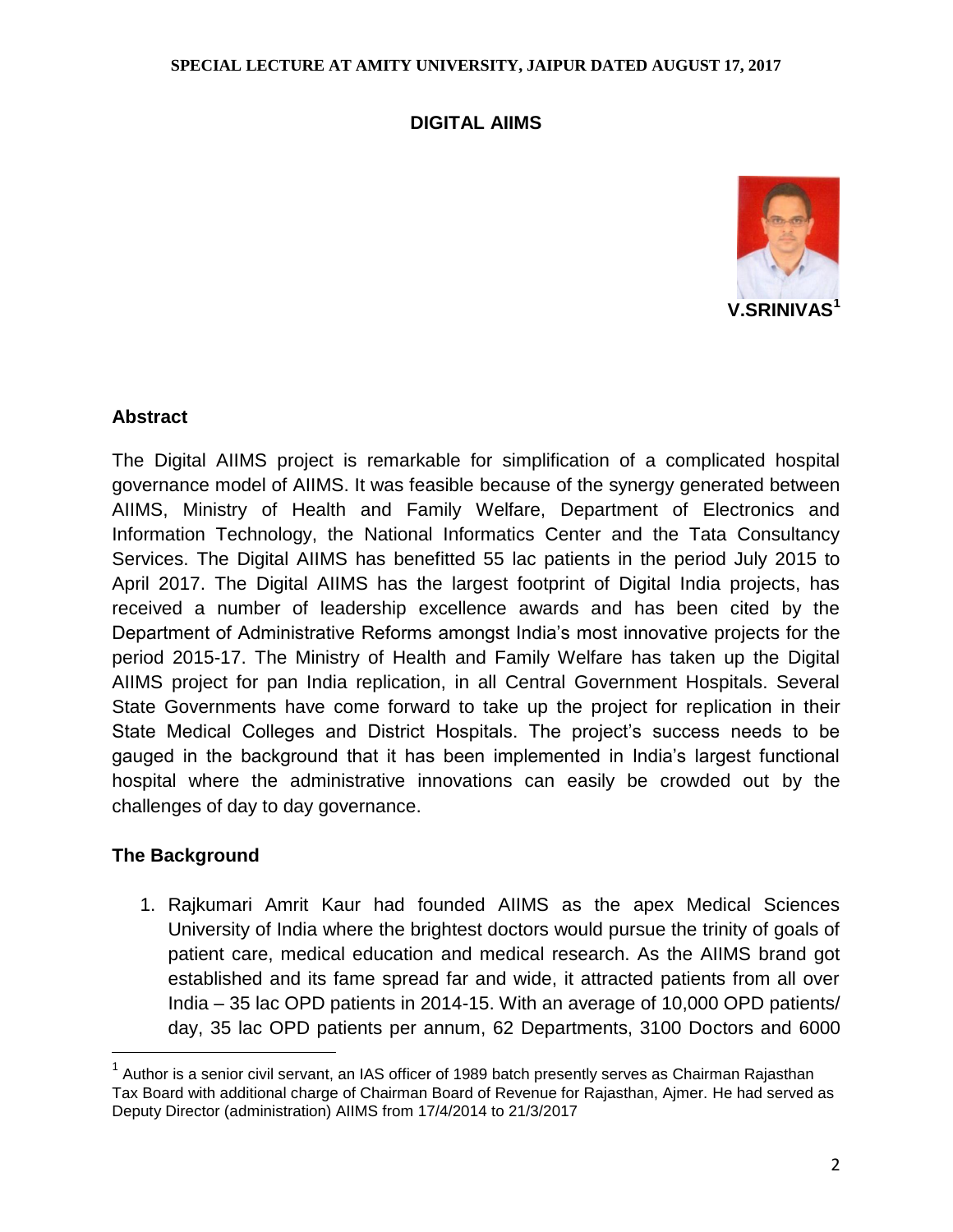Nurses, AIIMS represents India's behemoth in tertiary care hospitals. While the Institute comprising of highly driven professionals works with clockwork precision, the overwhelming patient loads have proved impossibly challenging for a manual system and required significant systemic changes in terms of improved digital practices and process re-engineering, as millions of India's population seeks medical care at the Nation's apex Medical Sciences University. Although AIIMS accorded highest priority to every patient and patients were the gods of the Institute, the patient journeys were time consuming, exhausting affairs.

- 2. In December 2014, my first week in AIIMS, I accompanied the Medical Superintendent AIIMS Dr. D.K.Sharma, on a visit of the Rajkumari Amrit Kaur (RAK) OPD. I saw huge crowds at the entrance of the RAK OPD at 9 am. There were huge crowds at each of the 8 Registration Counters. The stairs were full of crowds and it was with great difficulty that we reached the  $4<sup>th</sup>$  floor where the ENT OPD was situated in a porta cabin space. Outside the 12 consultation rooms there were hundred patients/ attendants. There was a second round registration of patients. OPD spaces on each of the floors of the RAK OPD had multiple registration counters, blood collection counters and several minor operation theaters. There was hustle and bustle at every inch of the RAK OPD.
- 3. Barely a day earlier, Rishi Dev Kapur, IAS (1966) had visited the ENT OPD and waited almost 4 hours to reach the clinician's consultation chamber. His daughter Pooja, a Joint Secretary in the Ministry of External Affairs shared with me her father's harrowing experience:

"He left home at 730 am on empty stomach, waited for 3 hours in lines for registration at AIIMS. He hoped to see a clinician at 10 am, but when he reached the ENT OPD he was told to return at 2 pm for the afternoon consultation/ tests. He stood in lines all day. There was no clarity on the appointment time, consultation room, consulting clinician. He was pickpocketed while standing in lines at ENT OPD located in the porta cabin and his credit card stolen. The security personnel had difficulty in maintaining order in the lines and constant jostling was witnessed."

Pooja Kapur's feedback brought forth the immense challenges for simplification of AIIMS OPD procedures. She was not the only one who faced the challenges of a poorly functional OPD system. The situation as chaotic and desperately in need of simplification.

4. I also found my office was full of requests for patient appointments and registration. A single request for appointment necessitated 10-15 phone calls for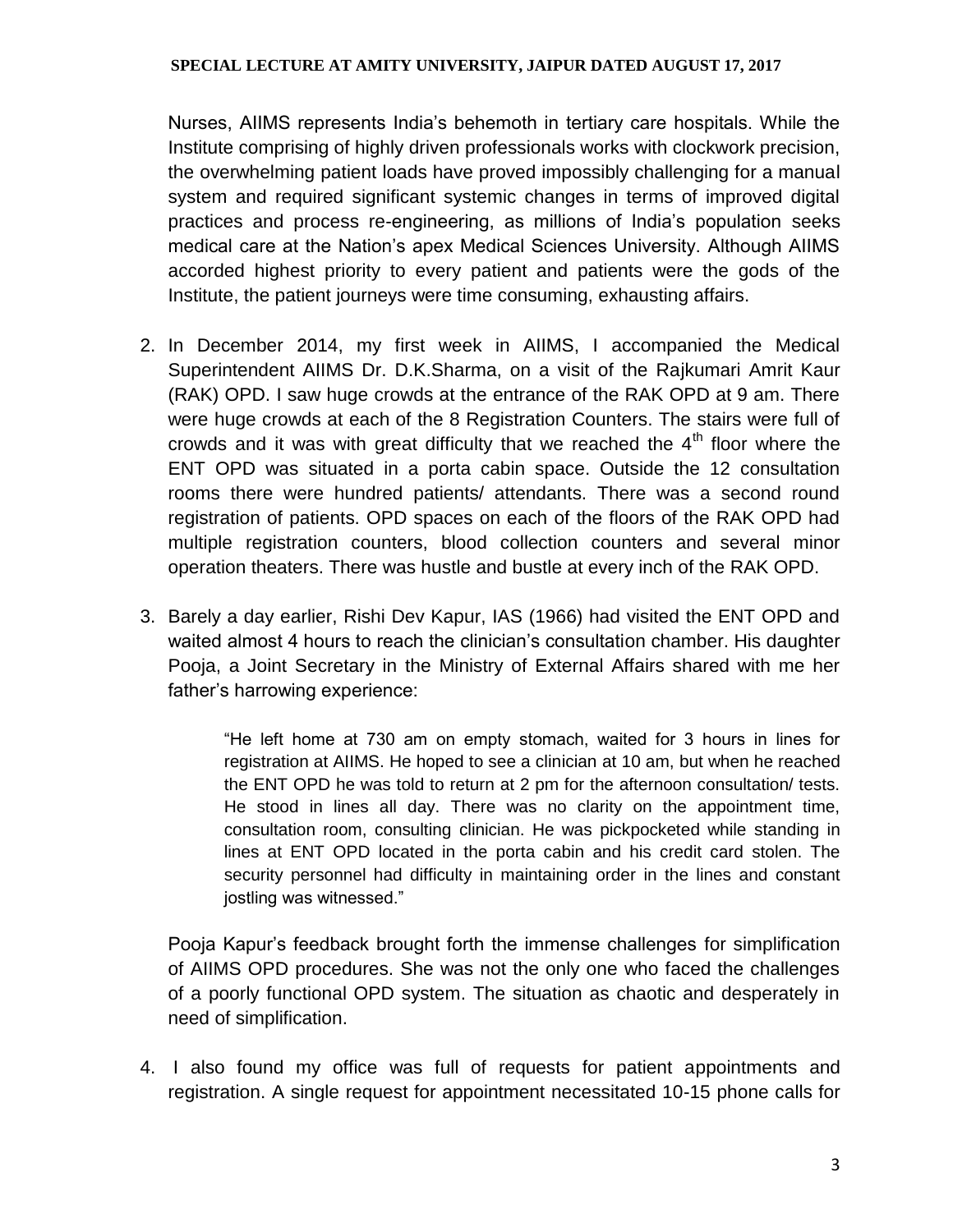coordination. Systemic inefficiency had engulfed my valuable and productive work time. Almost all my office staff was busy accompanying patients to the registration counters. Nobody was available in the morning hours in my office. I noticed that not only was my office receiving a huge number of requests, the office of OSD to President, the Director's office, the Senior Financial Advisor's office and every other office was receiving patient appointment requests which overwhelmed all other work. At the same time, clinician's timings were being crowded out by overwhelming patient loads.

- 5. Following my visit to RAK OPD, I sent a note to the Medical Superintendent seeking his consideration on (a) whether it was possible to close down all secondary registration counters on each of the RAK OPD floors? (b) whether it was possible to close down the multiplicity of blood collection counters on each of the floors and operate merely through the Central Blood Collection Centre? (c) whether each of the patients could be accompanied by only one attendant? And (d) whether a faster system of registration by simplification of the processes was possible? I also requested a meeting with the concerned Heads of Departments in whose OPDs process simplification was an urgent felt need.
- 6. The Medical Superintendent, Dr. D.K.Sharma, a man with decade long experience and high reputation, convened the meeting with the Heads of Departments, a few days later. Consensus could not be reached on the roadmap forward. I received a 3 page note from the Hospital Administration on the discussions, which said, that while there was overwhelming support that process simplification was necessary, the modalities of process simplification would need to be worked out. A second meeting was convened a few days later in which I participated and reiterated my view that process simplifications were necessary. Besides the individual requests being received in many of the administrative offices needed to streamlined into a systemic approach lest it derails the entire functional efficiency of administrative offices. Once again consensus eluded us. There was no consensus for closing down the tedious process of second round registration at the Department level. No consensus could be reached on closing down multiple blood collection points. The only area where consensus was reached was in creating an additional waiting space for patients in the  $3<sup>rd</sup>$  floor of RAK OPD. This was built on priority by Engineering Division. The creation of additional waiting areas was an important component of the AIIMS OPD Transformation Project that will be discussed in the subsequent paragraphs.
- 7. The AIIMS had an e-Hospital project under implementation for many years. The Computer Facility made an introductory presentation to me on the e-Hospital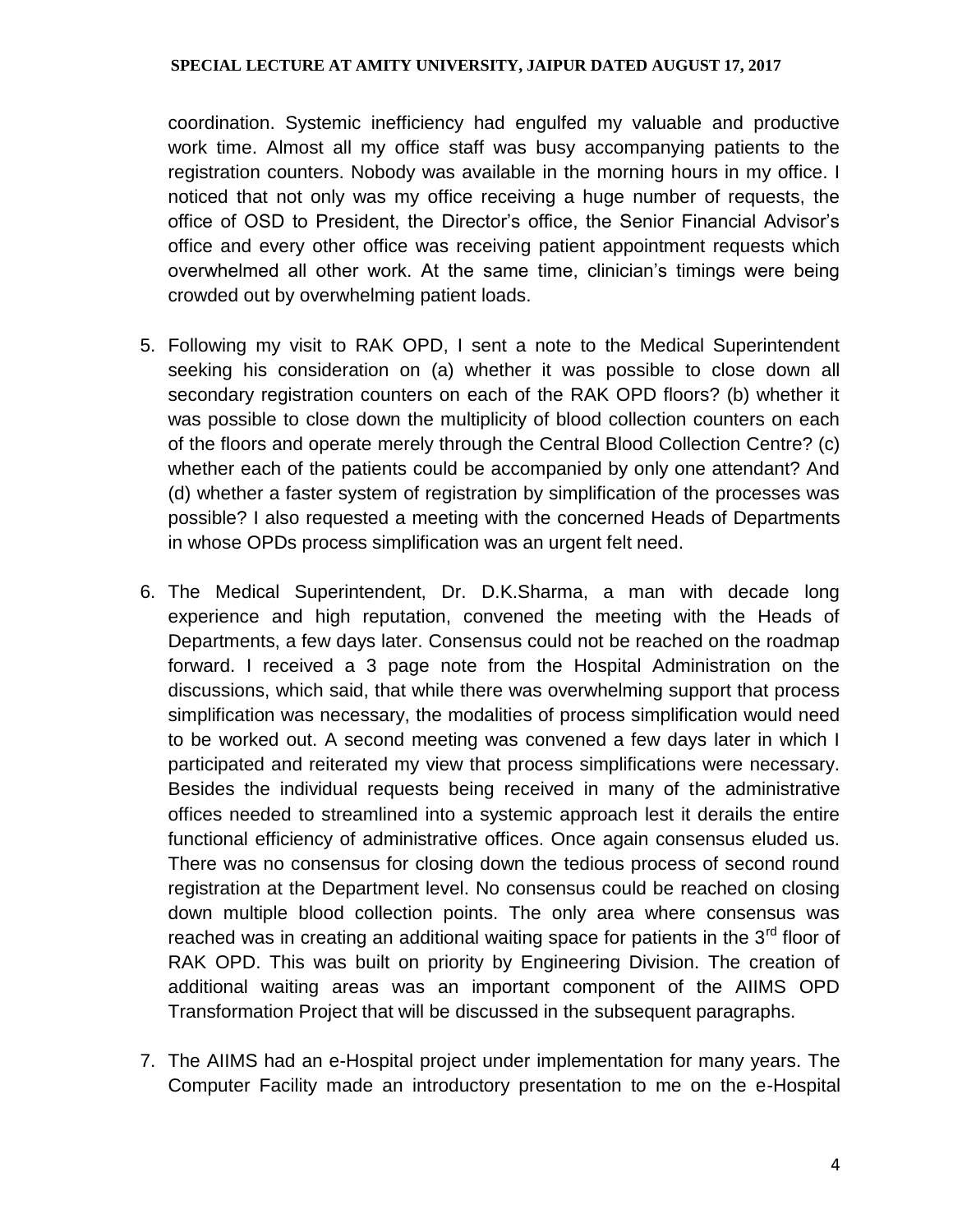project in December 2014. Raghu Kumar the Senior Programmer in the Computer Facility and Sudhir Kumar, Technical Director NIC presented the concept and implementation progress of the e-Hospital project. The e-Hospital project was all but dead and nothing was moving forward. Barely 2-3 modules of the total 10 modules were implemented in 5 years. There was no institutional coordination between NIC and AIIMS to take the initiative forward. I was informed that software is designed by the Tripura team of NIC and implemented in AIIMS. There was neither any institutional memory of the stages of implementation or the roadmap forward. It was essential to create institutional coordination structures and mechanisms to enable a patient friendly environment.

- 8. Dr. Deepak Agarwal, a neurosurgeon and the Chief of the Computer Facility met me that evening after the introductory briefing meeting with the staff of computer facility. He mentioned that he had not met the Deputy Director (Administration) for 7 months, before I had joined. The coordination breakdown was total. The post of Deputy Director (Administration) which was to function as the interface between the Ministries of Government of India and AIIMS had virtually collapsed in this project. The AIIMS was dealing directly with the NIC with neither the Ministry of Health and Family Welfare or the Department of Information Technology being in the loop. Interaction at the Programmer level was not yielding any results. Clearly higher level interventions at the level of Health Secretary and DeiTY Secretary were necessary.
- 9. I discussed the need for process simplification with Director AIIMS, Prof M.C.Misra. He gave me the background of the work done on Digital AIIMS. As soon as he took up the post of Director AIIMS on 11<sup>th</sup> October 2013, the leadership of the computer facility was revamped and Dr. Deepak Agarwal was given charge of the Computer Facility. Further the concept of Nursing Informatics Specialists (NIS) was brought to AIIMS from the experience at JPNATC digitization where Prof Misra, Dr Deepak and Ms. Metilda Robin had worked closely. This was the first time that the NIS concept was introduced and subsequently it was introduced at the Main Hospital. Prof Misra expressed disappointment with the slow progress of the e-Hospital project and said he would any administrative initiative in this regard. It was a promise he kept up, conceiving the whole digitization process and devoting enormous man-hours to successful implementation. Often he stood against severe resistance from patients, senior faculty, nurses and resident doctors who were reluctant for introducing changes. The Director AIIMS displayed leadership from the front.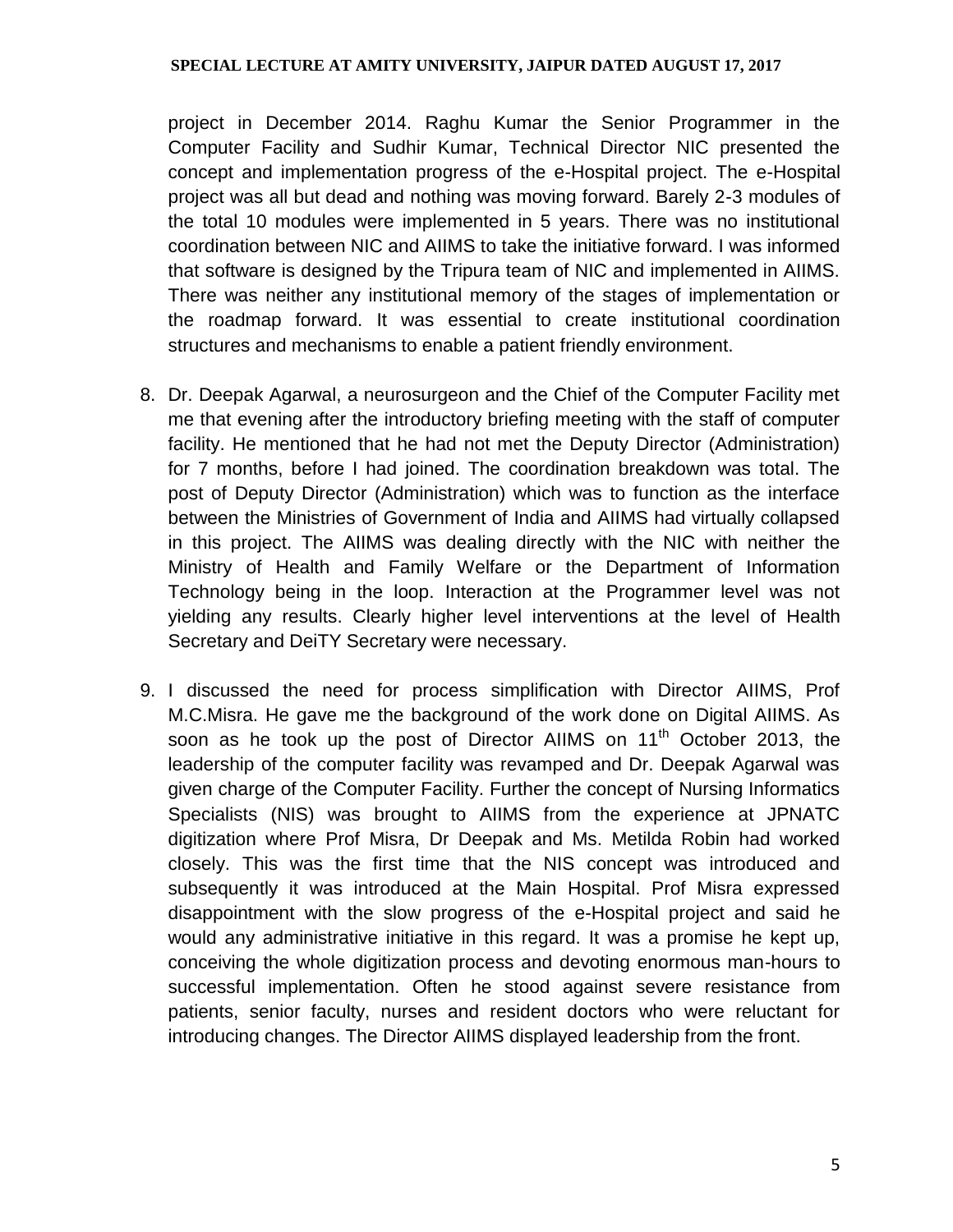10.Health Secretary Bhanu Pratap Sharma, IAS (1981) was a strong votary of the digitization of hospitals and the e-Hospital project. When I discussed the e-Hospital project with him, I was promised all support for timely implementation. A lot of bureaucratic leadership credit goes to Bhanu Pratap Sharma for his constant interactions, encouragement and coordination in successful implementation of Digital AIIMS project in the period February 2015 to July 2016.

## **AIIMS – UIDAI Collaboration**

- 11. The Director General Unique Identification Authority, Vijay Madan IAS (1981) visited AIIMS in January 2015 to meet a patient who was admitted in the Cardio-Neuro (CN) Sciences Center. As we walked through milling crowds to the CN Center from the Teaching Block, I mentioned to the Director General UIDAI that AIIMS was coping with huge patient loads and process simplification was urgently necessary. He felt that linkages between Aadhar numbers and the unique health identification number issued by AIIMS could be considered.
- 12.I wrote to Vijay Madan requesting a meeting with him to explore the contours of collaboration between AIIMS and UIDAI in the patient registration process. He called me a few days later to the UIDAI headquarters. In the sprawling UIDAI committee room, I and Dr. Deepak Agarwal presented 7 slides, largely depicting the patient loads at AIIMS. Vijay Madan was extremely positive in assuring institutional collaboration between UIDAI and AIIMS. The UIDAI deputed 2 senior software professionals for linking Aadhar numbers with the Unique Health Identification Numbers. A senior IAS officer, Dr. Shreeranjan IAS (1985), the Deputy Director General in the UIDAI was asked to oversee the coordination.
- 13.A second meeting was convened at the level of Vijay Madan a fortnight later. Tripta Sharma, Programmer in the Computer Facility AIIMS, and Sudhir Kumar, Technical Director NIC deployed at AIIMS accompanied me to UIDAI.The possible modalities of Aadhar seeding on patient registration were discussed and received broad approval by the senior officers of UIDAI.

## **AIIMS – DeiTY Collaboration – The Origins of Online Registration (ORS.gov.in)**

14.Ram Sewak Sharma IAS (1978) Secretary DeiTY visited AIIMS in February 2015. I sought his time during this visit to brief him about the slow progress of the AIIMS e-Hospital project. A man of immense energy and commitment, Ram Sewak Sharma convened a meeting with the senior officers of the DeiTY, the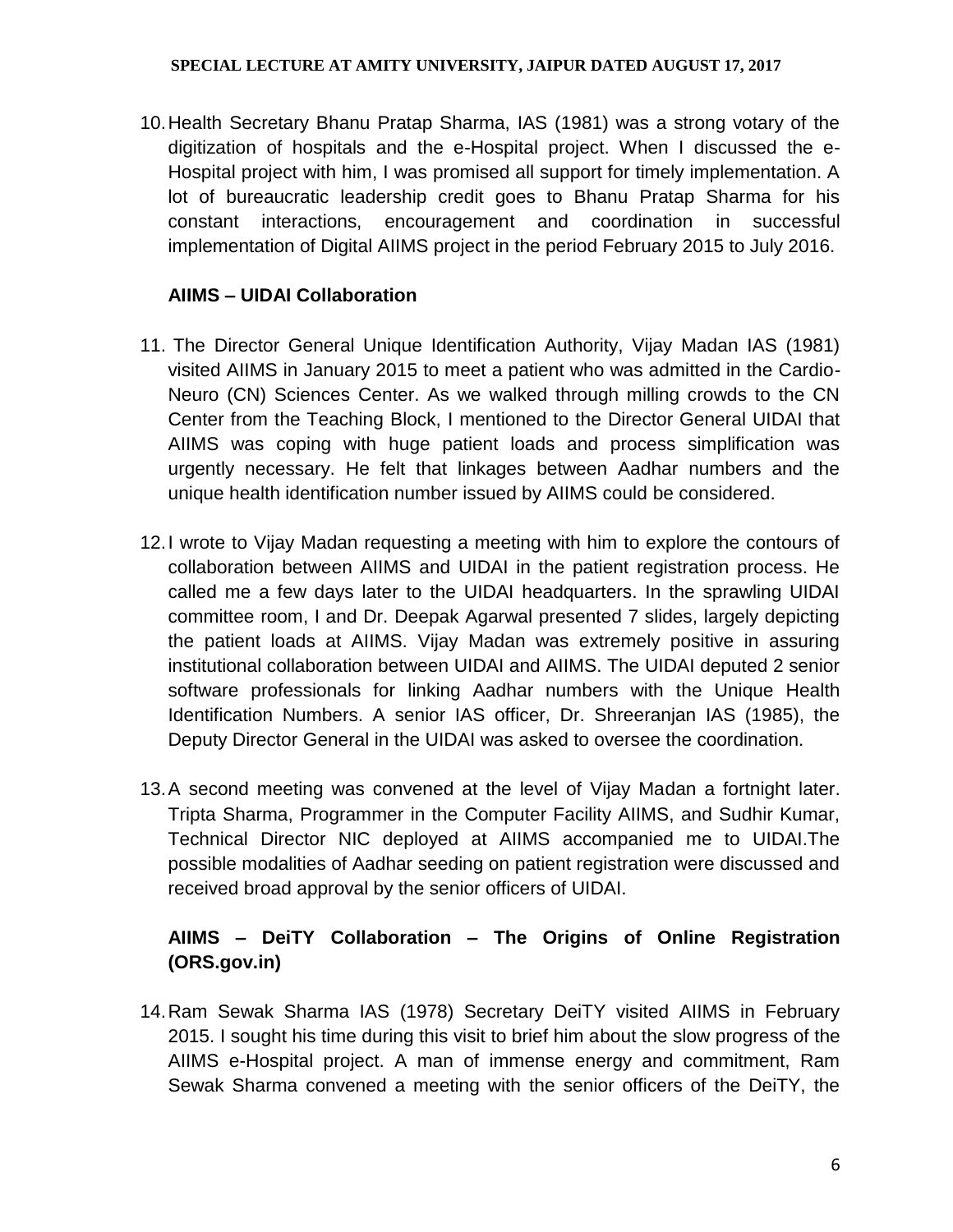NIC, UIDAI and AIIMS next morning at 8 am. Tapan Ray IAS (1982), Additional Secretary DeiTY, Dr. Ajay Kumar (1984), Joint Secretary DeiTY and DG NIC, Rajesh Gera Deputy Director General NIC, Dr Shreeranjan IAS (1985) attended the meeting along with Director AIIMS, I, Dr. Deepak Agarwal, Tripta Sharma and Metilda Robin. It was in this meeting that the first steps for designing the online registration system were conceptualized.

- 15.The meeting with Ram Sewak Sharma was followed by a functional level meeting in the Computer Facility of AIIMS with the Tripura NIC team. That was my first video-conference with Chayan Kanti Dar, the Senior Technical Director NIC, Neel Kamal Dey Purakayastha, Technical Director NIC, Rajesh Gera, Sunil Bhushan Senior Technical Director NIC in the Ministry of Health and Family Welfare, Dr. Shreeranjan, Dr Deepak Agarwal and I discussed the operational modalities. There were sharp exchanges on the functional roles between NIC and UIDAI. Thankfully we could resolve the issues and reach a consensus.
- 16.It was agreed that the patient seeking an appointment at AIIMS could log into the AIIMS OPD Appointment System (ORS.gov.in) and submit a request for an appointment online using his Aadhar number. The verification of the demographic details of the Patient would be based on a one-time password being transmitted to the mobile phone number of the patient registered in the Aadhar data-base. The Unique Health Identification Number gave an Individual Digital Identity to every Patient visiting AIIMS. The Patient could use the UHID for his entire lifetime and every consultation visit was documented by the system. Chayan Kanti Dar and Neelkamal Dey Purakayastha agreed to design the software by end April 2015. AIIMS was asked to coordinate with the Paygov for ensuring that an online payment system is inbuilt into the software. This was a task followed up by the computer facility.
- 17.AIIMS sought meetings at the level of Health Secretary and Health Minister to outline the roadmap for the Online Registration System. Discussions focused on the quantum of online appointments that would be issued/ day and how many walk-ins would be accepted. It was decided that AIIMS would introduce a cap of 15 percent online registrations for OPD appointments. Another issue that was considered was whether the OPD charges for Online Registration should be higher than the walk-in appointments.

Health Minister J.P.Nadda said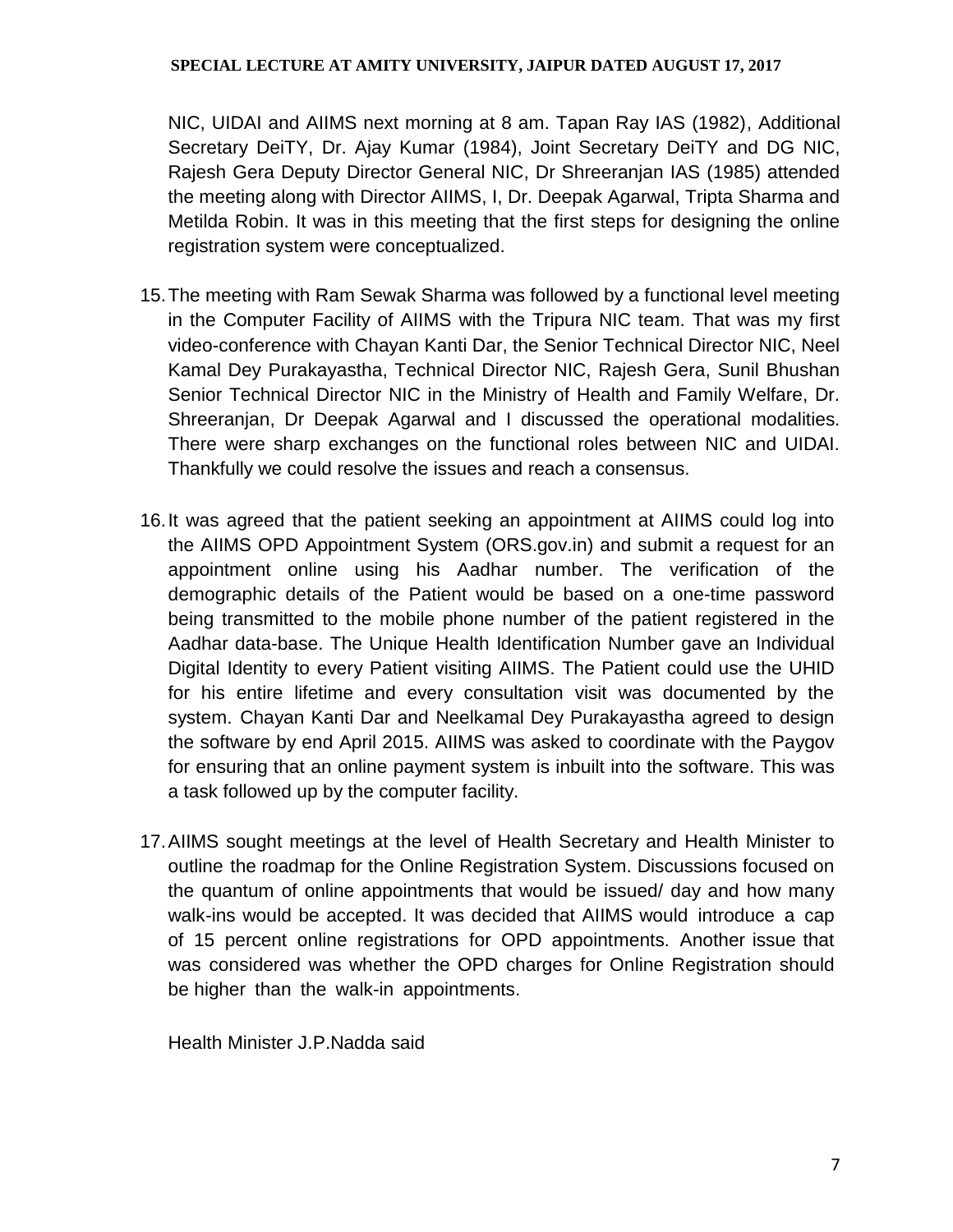"Patient friendly hospitals were a felt need and AIIMS should provide leadership to hospital process simplification. The software is quite simplistic, forward looking and could be adopted widely. The AIIMS attracts a large number of poor, illiterate patients and the objective should be to have an inclusive digital platform where all stakeholders could benefit. Although, AIIMS had proposed introduction of a higher charge for online appointments as compared to walkins, the OPD consultation charges should not be touched at this stage."

Following these deliberations, the AIIMS was given the responsibility of ensuring timely completion so that the project could be considered for launch during the Digital India week.

- 18.In pursuance of our discussions in Nirman Bhavan, Secretary DieTY Ram Sewak Sharma chaired 3 more follow-up meetings in Electronics Niketan the run-up to the launch of Online Registration System. The features of the webpage were discussed in minute details. We worked really hard to adhere to the rigid timelines. It was agreed that AIIMS would conduct a trial run of the software in the OPD counters from end May 2015 to ensure that operational logistics are streamlined.
- 19.The e-Hospital online registration software was operationalized in 10 OPD counters of RAK OPD in May 2015. Two weeks later Rajesh Gera and Sunil Bhushan visited my office to present the findings. The initial results were encouraging. AIIMS was receiving the proposed 15 percent online registration patients. We visited the RAK OPD almost on a daily basis to ensure operationalization of the registration counters. There were no operational glitches in the software. We operationalized 10 counters in June 2015. Health Secretary B.P.Sharma visited the RAK OPD at 830 am in June 2015, he was quite satisfied that the online registration system could be taken up as part of Digital India week launches.
- 20.AIIMS had generated sufficient institutional positivity and momentum for the successful launch of the online registration system. Nearly a dozen meetings were held at the Secretary level in Electronics Niketan and Nirman Bhavan, there were meetings at the level of Health Minister and DeiTY Minister. PMO was fully briefed on the online registration. There was all round support for the project. On July 4, 2015, the Prime Minister launched the ors.gov.in portal for online registration under the e-Hospital project.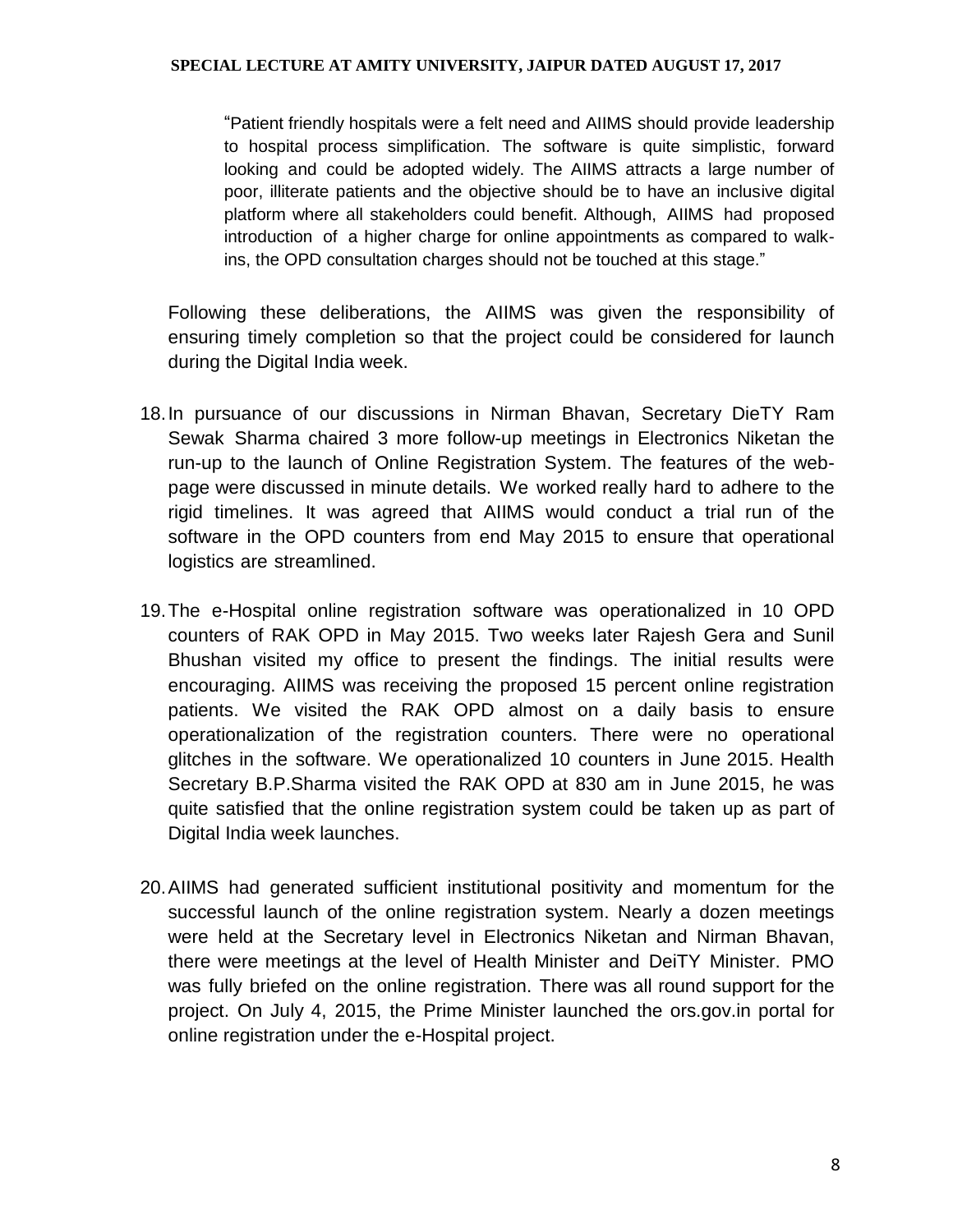21.A week after the launch, AIIMS was mandated to conduct an on-boarding workshop for all the Central Government Hospitals on the online registration system. Health Secretary B.P.Sharma chaired the onboarding workshop, along with Director AIIMS Prof M.C.Misra and the DeiTY officials. Each one of us who had worked on the project were warmly congratulated for its successful launch.

## **AIIMS – TCS COLLABORATION**

- 22.AIIMS–TCS collaboration commenced in April 2015. The Health Minister J.P.Nadda convened a meeting in his Parliament office which was attended by the MOS (IC) Power Piyush Goyal, TCS CEO N.Chandrasekaran, TCS Senior Vice President Girish Krishnamurthy. Director AIIMS Prof M.C.Misra, I and Joint Secretary Medical Education Ali Raza Rizvi also joined the deliberations.
- 23.The MOS (IC) Power Piyush Goyal discussed the hospital processes at AIIMS. He said he had spoken to TCS CEO N.Chandrasekaran when he was on foreign travel waking him up at a midnight hour seeking his assistance for a CSR project in AIIMS and he had kindly offered to help.
- 24.Prof Misra had spoken to MOS (IC) Power a few months earlier in this regard.

Prof Misra said that

"NIC is not delivering as per the mandate given to it, and digitization was limited to OPD Registration. There is reluctance to expedite the complete implementation of the processes."

TCS CEO N.Chandrasekaran said

"Mr. Piyush Goyal ji spoke to me a few days ago about streamlining the AIIMS OPD and a possible CSR Project with TCS. We are ready to take up the challenge of promoting a patient friendly hospital. Our core strength lies as a software company. We have studied the AIIMS for a few days and are in the midst of formulating our strategy"

25.It was decided that the modalities of AIIMS-TCS CSR project would be worked out in the coming days. All attempts should be made to develop collaboration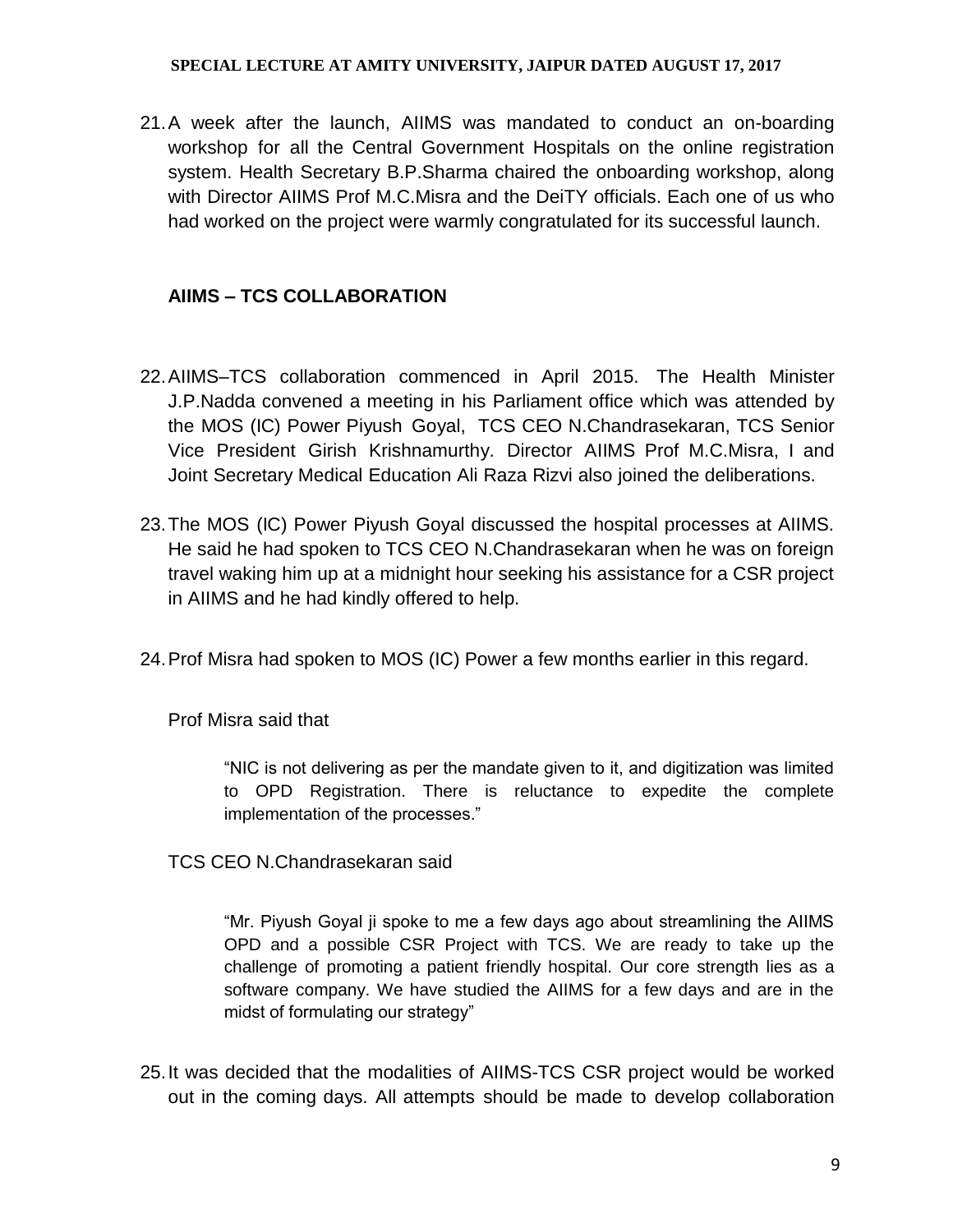for simplifying the patient journey. It was decided that AIIMS would collaborate with TCS in the coming months under a CSR project the details of which would be worked out.

- 26.The TCS brought an ambitious scale of operations to AIIMS. TCS brought in management graduates and software professionals – 4 of them stood out, H.S.Shenoy, Srihari, Shashikant Dixit and Colonel Sanjay Kapoor. Assisting them were a large number of young professionals who stood out by their dedication. The focus was on changes in management practices. The TCS teams met me almost on a daily basis to firm up the systemic changes that they sought to incorporate.
- 27.By end May 2015, we could identify a roadmap for collaboration under a CSR project that comprised the following – AIIMS OPD Transformation including deployment of manpower and equipment, Implementation of ERP solutions in AIIMS and development of Electronic Medical Records. The phase I of the AIIMS – TCS MOU was presented to Health Minister and MOS (IC) Power.
- 28.The TCS film on the state of affairs in AIIMS OPD reflected the realistic side of AIIMS. I saw the film and said "*the film presents a very negative side of AIIMS, and needs moderation. It cant look this bad*." That was how difficult reality was, even on film. The film showed people who were lost, looking for help to reach the destination, the absence of signages making the patient journey complicated, crowding at every counter – crowding at blood collection centers, crowding at registration counters, crowding on the elevator lobbies, crowding on the stairs – a state of chaos all over the OPD areas. The TCS model was very innovative and interesting.
- 29.Both the Health Minister and the MOS (IC) Power were willing to support the proposal presented by Girish Krishnamoorthy. The proposal envisaged the creation of a patient registration center, waiting hall, creation of additional patient waiting spaces, patient care coordinators. AIIMS was to provide the Security personnel and Data Entry Operators for the enlarged registration counters. It was a manpower intensive model as with all Health Systems projects. The TCS model was to be explained to all the stakeholders in the AIIMS value chain through a series of orientation meetings. These meetings were organized in the early morning hours at 730 am so that all stake-holders would attend to OPD from 9 am. The Director and I attended almost all the meetings. In-house discussions were encouraged so that process changes could be best identified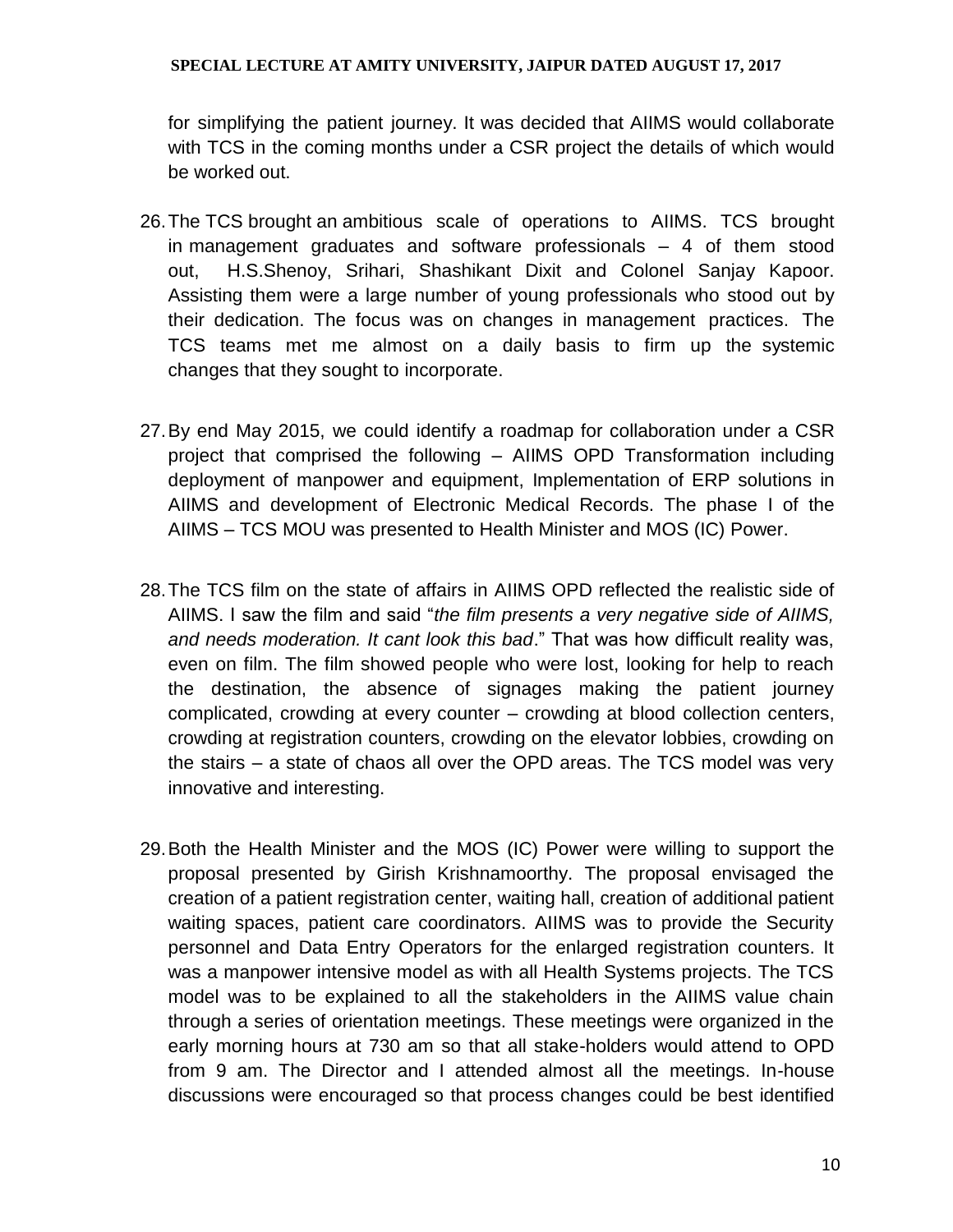for introduction. Girish Krishnamoorthy showed tremendous enthusiasm for the collaboration and worked in mission mode. He stationed himself in Delhi and brought a committed work ethic marked by 730 am meetings and 100-hour work weeks. The AIIMS-TCS MOU was duly approved by the Governing Body of AIIMS. Girish Krishnamoorthy and I signed the MOU in the presence of Prof Misra in May 2015. This was a major step forward for AIIMS bringing in a major corporate giant with highly professional work ethic into our system driven by immense empathy for the wellbeing of the poorest of the poor patients.

- 30.The TCS brought in simple changes into the management practices of AIIMS. The approach was to facilitate faster registration, to dissipate crowds by creating larger patient waiting areas, introduction of thousand signages, introduction of screening at the entry point, introduction of patient care coordinators at the registration/ consultation areas and the rather unique exit OPD counters for all follow-up patients. To simplify the registration system, the Patient Registration Center was constructed. When the site for the Patient Registration Center was demarcated, the Chief of the RP Center for Ophthalmic Sciences felt that the front portion of the RP Center was going to be crowded out and opposed construction. He was convinced subsequently that the structure would be a temporary structure that would be dismantled once the new OPD Block is established.
- 31.The Patient Registration Center increased the number of registration counter from 10 to 50. Signages were introduced across AIIMS indicating the locations of various Departments, Laboratories and Blood Collection Centers. Since the waiting spaces were quite limited, additional patient waiting spaces were established by construction of an air-conditioned waiting halls. AIIMS had an existing waiting hall, where squatters were present, which was forcibly evacuated. The patient waiting hall for pediatric patients contained a lot of Walt Disney posters to make the experience a memorable one. An innovative feature that was introduced by the Computer Facility, AIIMS was the exit the EXIT OPD Counter where patients could seek their next appointments, and dates for the various tests that were necessary. TCS streamlined the process by extending the exit counters.
- 32.The Department of Hospital Administration was a key player in the AIIMS OPD Transformation Project. A young Assistant Professor Dr. Angel Rajan Singh along with his team of Senior Residents Dr Sheetal Singh was drafted to coordinate with the TCS for AIIMSOPD Transformation Project. The pilot phase was to cover the Departments of Pediatrics and Department of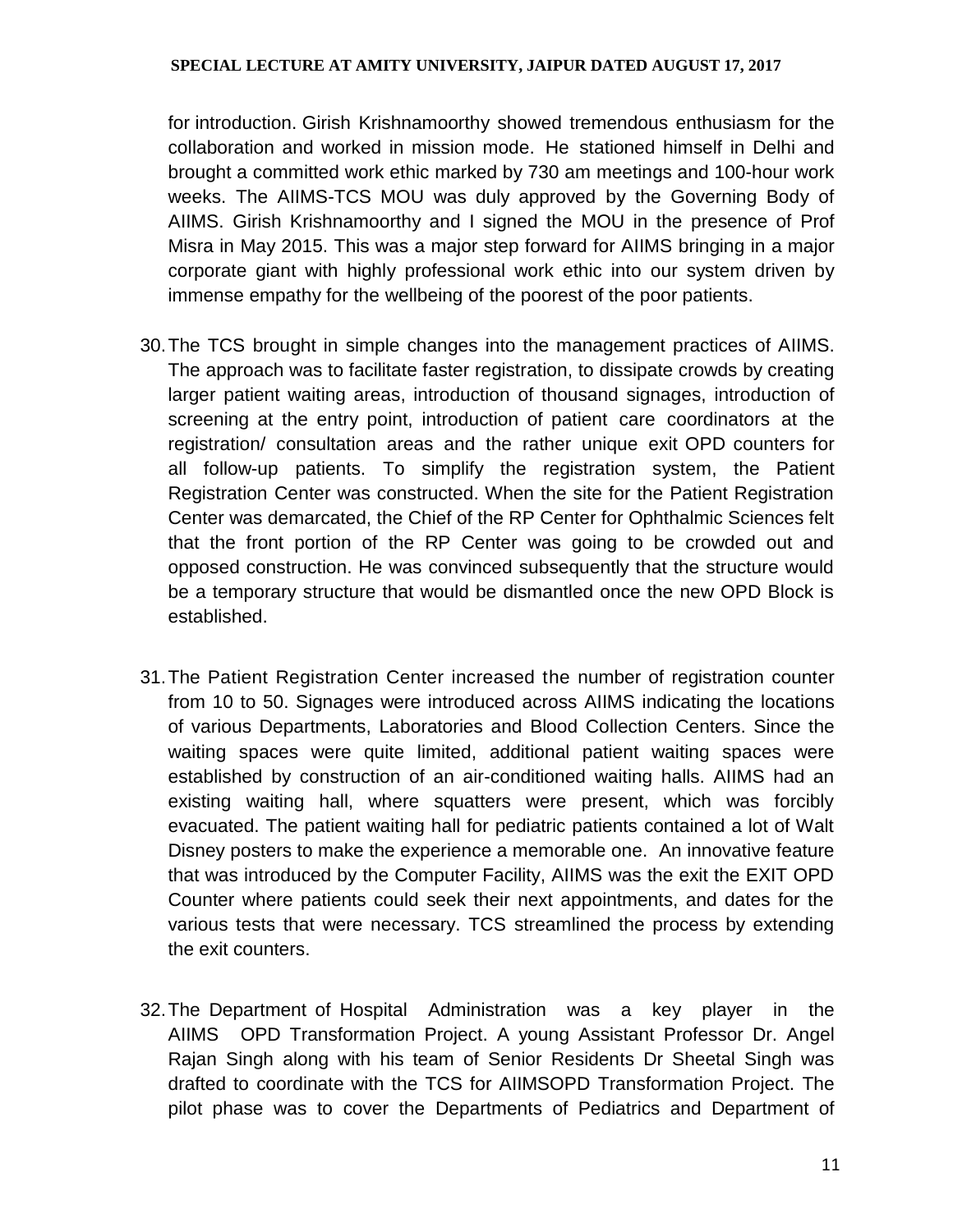Medicine. The AIIMS – TCS collaboration for the OPD Transformation project was completed by December 2015. The first day we tried to implement the new system, patients were advised to be accompanied by one attendant and patients were advised to move from Registration Centre to Waiting Halls - there was complete chaos. Some of us were physically manhandled. Security personnel were in short supply to enforce the envisaged systems. The crowds outnumbered us 3:1. Standing amidst the screaming crowds, I decided we relax the condition of patients in waiting halls till additional security personnel was inducted into the system. Clinicians in the consultation rooms found themselves waiting for patients to reach the consultation rooms as they were still in the waiting halls or in the screening counter. The evening meeting to review the day's events witnessed huge resistance to change. Prof Misra laid great emphasis on gradualism to bring about change if we were to take the initiative forward.

## **THE FIRST DIGITAL REVOLUTION IN HEALTH CARE**

33.On December 25, 2015 the Health Minister J.P.Nadda and MOS (IC) Power Piyush Goyal inaugurated the state of the art Patient Registration Centre and the waiting halls launching the AIIMS Transformation Project on India's Good Governance Day. It was a dazzling function. Dr. A.K.Deorari and Dr. Rita Sood spoke about the significant quality improvement that they had witnessed in the Departments of Pediatrics and Medicine. Several Patients also presented favorable responses.

MOS (IC) Power Piyush Goyal said

"On Good Governance Day - minimum governance and ease of business is for the benefit of the common man of India, it is for the poorest of the poor. Be it the Doctor, the security personnel, the Nursing personnel, each one has a role. The transformation that has commenced in AIIMS, is part of a long journey, and we rededicate ourselves to system improvements. Soon prescriptions would be done through an I-Pad, and medical records would be fully digitized."

Health Minister J.P.Nadda said

"The scale of involvement of the stakeholders in the Transformation process was immense. It is a huge success story. I wanted to understand the benefits to the end person in the entire process. N.Chandrasekaran and Girish Krishnamoorthy were always there to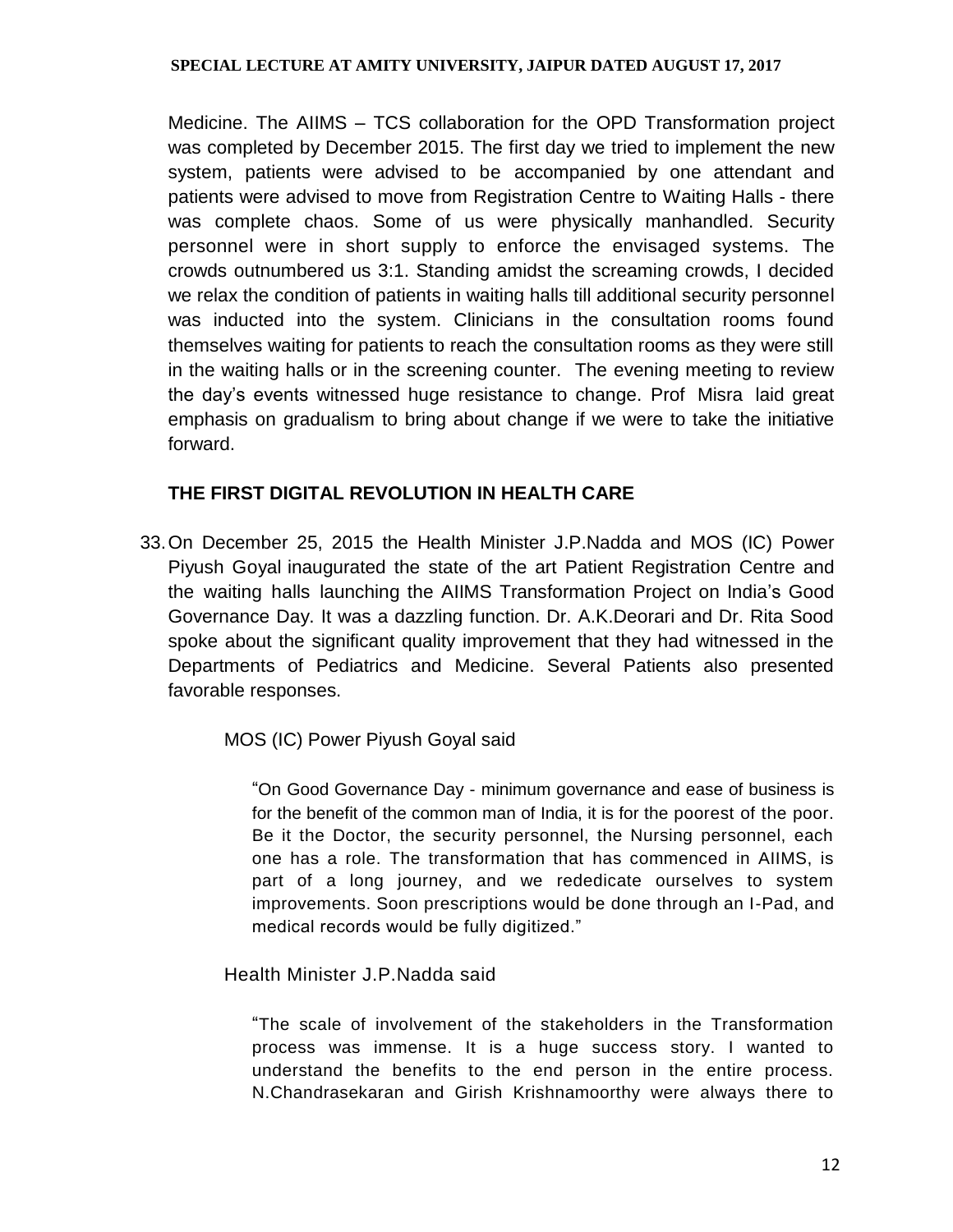explain the details to me. I made 4 visits to AIIMS to convince myself of the benefits of the change. Acceptability by AIIMS of the changes proposed by TCS was an immense challenge and involving everybody was a huge task. I would personally congratulate Prof M.C.Misra, Mr. Srinivas, Mr. Agarwal, Mr. Krishnamoorthy and Mr. Shenoy for this success story. We would be replicating this success story in a number of hospitals."

- 35.As part of the Transformation project, OPD patients and attendants were ushered into the state of the art, Patient Registration Center, with 50 Registration Counters each one equipped with a computer terminal equipped with e-Hospital software. New cadres of officials were operationalized in AIIMS. There were nursing informatics specialists, patient care coordinators and data entry operators. Kiosks had been set up at many places and the dashboards depicted the patient journey. They did not have to waste time in long early morning lines waiting to see the clinicians. The patient care coordinators guided them to the pediatrics OPD within no time. The nursing informatics specialists gave them a plastic UHID card for future references. Their patient journey had a stop at a waiting hall which had Walt Disney pictures.
- 36. Nursing Informatics Specialists were deployed to oversee the work of Data Entry Operators. The registration time was a mere 40 seconds for all new appointments with UHID numbers generated from the online registration system. Fast track queues had been created where the patients who had already registered themselves under the online registration system could get their OPD cards and move quickly to the Patient Waiting Areas. The entire approach was one of empathy and efficiency. Successful operationalization of the Patient Registration Center meant that the waiting time had come down by nearly 6 hours per patient. The 3 am serpentine lines were no longer there. They had disappeared and replaced by a more orderly queue system that commenced at 8 am and reached the OPD consultation rooms by 9 am.
- 37.Patients were passed through a screening system which was introduced in the consultation areas. The Clinicians would commence work at 9 am. Patients would reach the clinician's rooms in an orderly manner. The most innovative feature of the AIIMS transformation model was the introduction of EXIT OPD Counter. Their next appointments at AIIMS along with all tests were scheduled in an orderly manner at the EXIT OPD counters. Patients who were recommended for advanced Laboratory Tests, Radio-Diagnosis, Virology and Pathology Tests as also follow-up appointments, all of which could be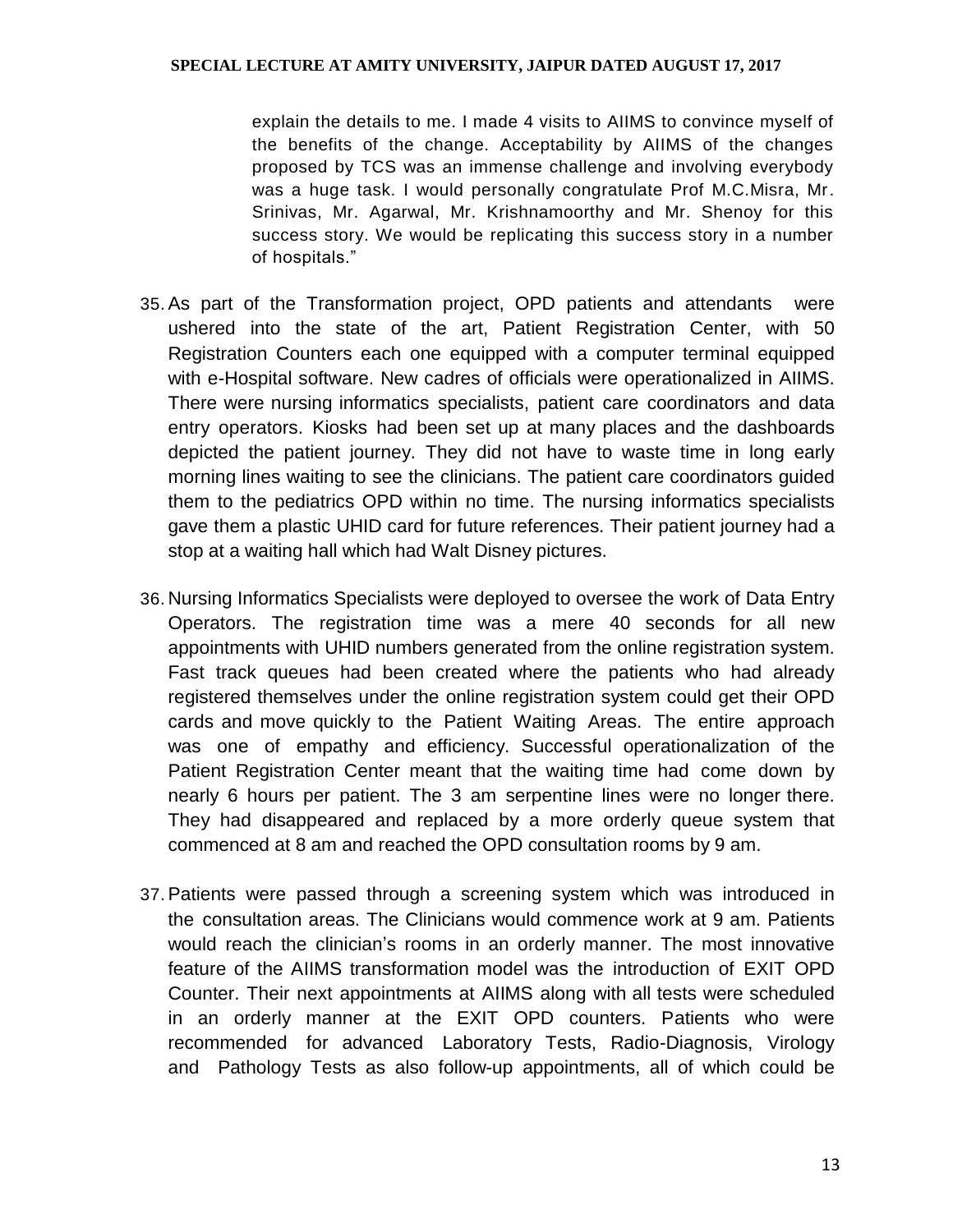scheduled from the EXIT OPD Counters. Patients thus had a systematized experience from the point of entry to the point of exit.

## **AIIMS – INDIA'S FIRST FULLY DIGITAL PUBLIC HOSPITAL**

- 38. Health Secretary B.P.Sharma laid down the roadmap for implementation of the AIIMS e-Hospital project soon after the launch of the AIIMS OPD Transformation project. He wanted all the modules to be completed in a period of one year, i.e. by December 2016. From January to July 2016, Secretary DeiTY Aruna Sharma met AIIMS teams a number of times. AIIMS coordinated with DeiTY on a weekly basis. Additional Secretary DeiTY Dr. Ajay Kumar would visit AIIMS regularly for stakeholder meetings in Dr. Ramalingaswamy Board room. The modules that were considered for early implementation were the RIS –PACS (Radiology Information System and Picture Archiving and Communications Systems), the Laundry Module, the Dietary Module, the Blood Bank, establishment of Kiosks with Net Banking Facilities and Billing Modules. The inter-linking of Laboratories along with in-Patient data was also taken up.
- 39.AIIMS procured the RIS–PACS for Department of Radiology at a cost Rs. 5.2 crores. The NIC Tripura team was in available on video conferencing for each of these meetings. The stakeholders attending the meetings involved Dieticians, Hospital Administrators, Radiology Faculty, Blood Bank Faculty, Financial Advisors and software programmers. By June 2016, each of the modules envisaged for computerization under the e-Hospital project was completed.
- 40. The billing module was pursued with a lot of vigor. Former Health Secretary P.K.Hota admitted to AIIMS found it extremely tedious to get discharged on a Sunday when only cash counter is operational. He recommended that priority should not only be given to OPD registration but also to discharge of in-patients. We took P.K.Hota's advise and ensured that the Billing module was successfully completed as part of the e-Hospital Project. The entire task that the Health Secretary B.P.Sharma had laid out for AIIMS was completed nearly 6 months ahead of schedule. It was possible due to the unstinting support received from Secretary DeiTY Aruna Sharma and Additional Secretary Dr. Ajay Kumar in addition to Senior NIC Officials, Rajesh Gera, Arun Rampal and Sudhir.
- 41. The Cabinet Secretary was the chief guest at the symposium to mark the occasion of AIIMS reaching the milestone of India's First Fully Digital Public Hospital. It was a landmark event.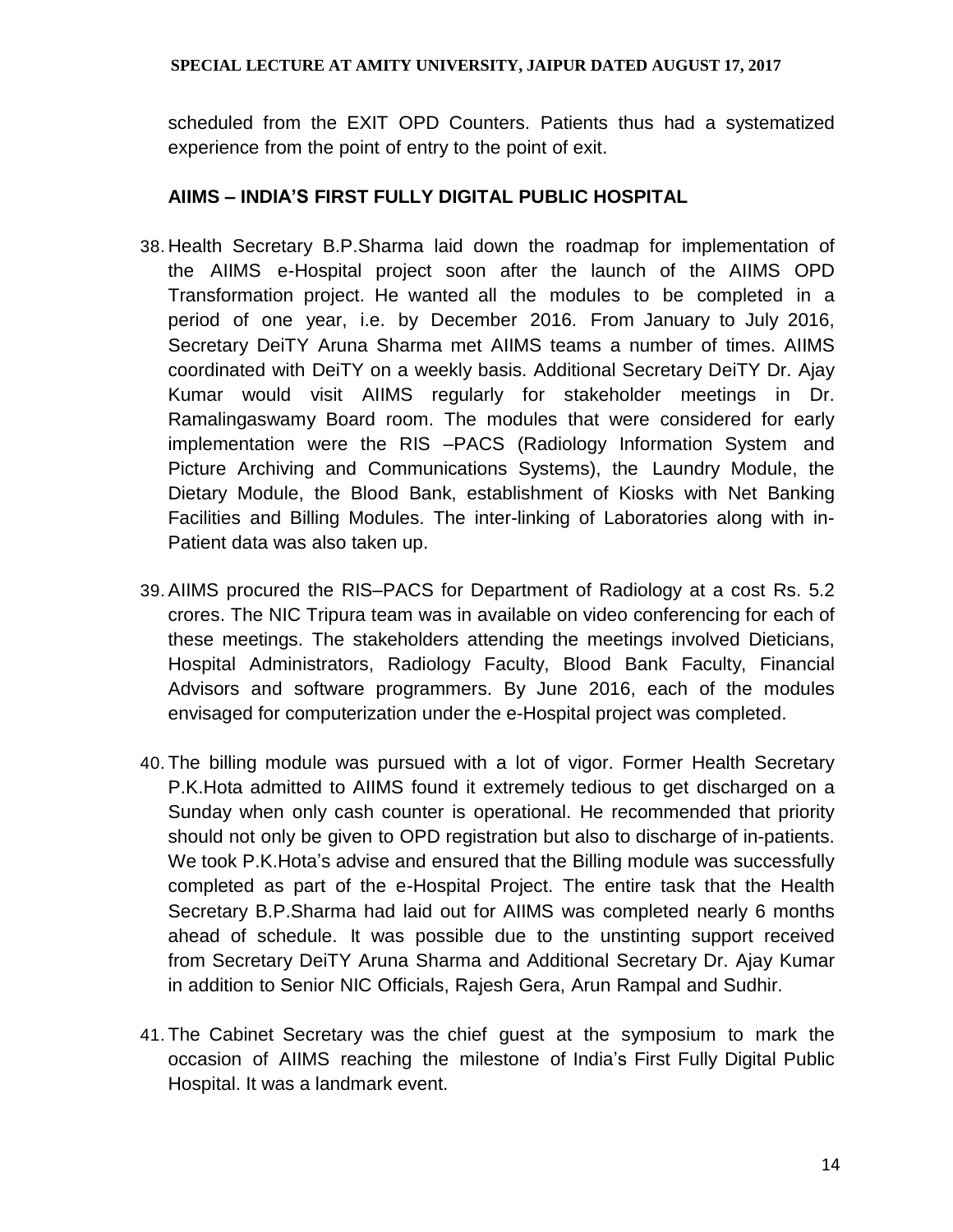## **EXPANSION OF THE AIIMS OPD TRANSFORMATION PROJECT**

- 42. The AIIMS–TCS collaboration was progressing at a rapid rate. After the December 25, 2015 launch of the AIIMS Transformation Project, efforts were initiated to cover all the 5 floors of the RAK OPD and all Departments. The efforts were led by the Department of Hospital Administration. Dr. D.K.Sharma and Dr. Angel Rajan Singh would convene meetings for every floor. The process changes that were envisaged in December 2014 became a reality.
- 43. In a period of 6 months following the launch of the AIIMS OPD Transformation Project, the project had spread to each of the 5 floors of the RAK OPD AIIMS. The ENT department witnessed remarkable change. The Department had shifted to the newly renovated OPD Space and had done away with the secondary registration. The linking of all laboratories and blood banks also meant that multiple blood collection points could be eliminated.
- 44.After nearly 2-years of relentless efforts we had created a sustainable, replicable and functional model which represented a remarkable success story in India's apex tertiary care Institution.

## **THE PRIME MINISTER'S INDEPENDENCE DAY ADDRESS – AUGUST 15, 2016**

45. The Prime Minister in his Independence Day address from the ramparts of Red Fort on15/8/2016 commended the Digital AIIMS project and recommended it for pan India replication. Many State Governments and Central Government Hospitals sought to replicate the Digital AIIMS project. Ministry of Health and Family Welfare set up an Oversight Committee under the chairmanship of Health Minister and a Health Care Transformation Cell in AIIMS under the chairmanship of Director AIIMS to oversee the Prime Minister's vision of pan India replication. AIIMS has pioneered India's journey for patient friendly hospitals. AIIMS received a number of awards and high recognition for the Digital AIIMS Project. The Ministry of DeiTY felicitated AIIMS for successful implementation of the Digital AIIMS which had the highest footfalls of Digital India projects. The Department of Administrative Reforms listed Digital AIIMS as amongst the best innovations for the period 2015-17 and included it in the select list of projects in their publication "Innovations" released on National Civil Services Day, April 21, 2017.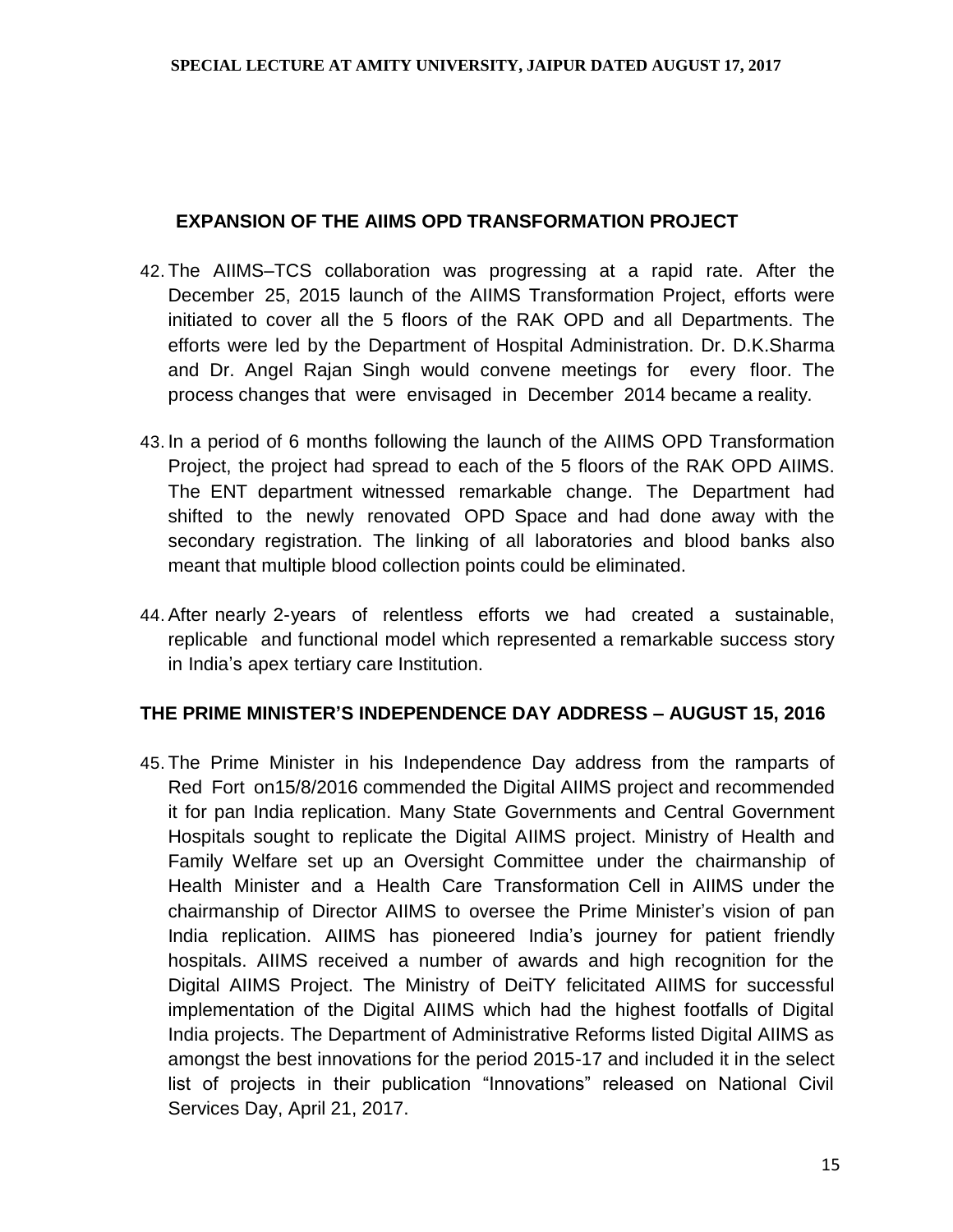| $\overline{S}$ No                                | Month and Year   | No of Patients Attending AIIMS OPD                   |  |
|--------------------------------------------------|------------------|------------------------------------------------------|--|
| 1                                                | <b>July 2015</b> | 212125 - AllMS Online Registration System            |  |
|                                                  |                  | launched by Prime Minister as part of                |  |
| $\overline{2}$                                   | August 2015      | 209793                                               |  |
| $\overline{3}$                                   | September 2015   | 181561                                               |  |
| $\overline{4}$                                   | October 2015     | 180025                                               |  |
| $\overline{5}$                                   | November 2015    | 152850                                               |  |
| 6                                                | December 2015    | 164680 - AllMS OPD Transformation                    |  |
|                                                  |                  | introduce                                            |  |
| $\overline{7}$                                   | January 2016     | 227804                                               |  |
| 8                                                | February 2016    | 256347                                               |  |
| 9                                                | March 2016       | 278639                                               |  |
| 10                                               | April 2016       | 270695                                               |  |
| 11                                               | May 2016         | 302233                                               |  |
| 12                                               | <b>June 2016</b> | 220012                                               |  |
| $\overline{13}$                                  | <b>July 2016</b> | 207897 - AllMS becomes India's 1 <sup>St</sup> Fully |  |
|                                                  |                  | <b>Digita</b>                                        |  |
|                                                  |                  | <b>Public</b>                                        |  |
| 14                                               | August 2016      | 319347                                               |  |
| 15                                               | September 2016   | 317887                                               |  |
| 16                                               | October 2016     | 258639                                               |  |
| $\overline{17}$                                  | November 2016    | 285841                                               |  |
| 18                                               | December 2016    | 312935                                               |  |
| 19                                               | January 2017     | 301134                                               |  |
| 20                                               | February 2017    | 304505                                               |  |
| 21                                               | March 2017       | 304358                                               |  |
| Course: http://oro.gov.in/oopp/oboopitalDota.jop |                  |                                                      |  |

## **Table 1: Impact of Digital AIIMS project**

Source:<http://ors.gov.in/copp/ehospitalDate.jsp>

The Digital AIIMS project has ensured that AIIMS clinicians can attend to nearly double the number of patients with same consultation spaces following process streamlining. The Patient journey is hassle free and the clinician's time is freed to consult more patients.